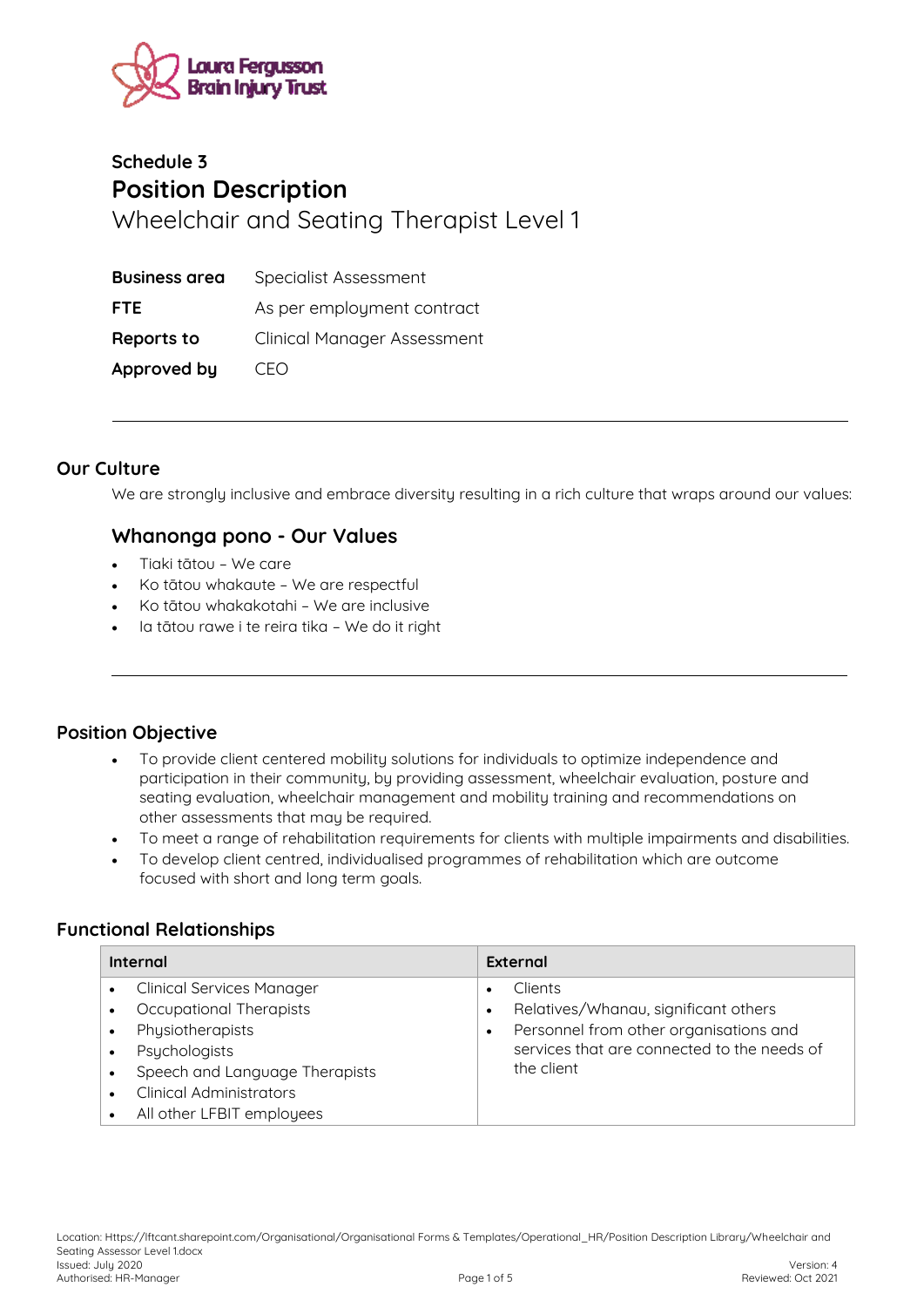

## **Key Areas of Accountability**

| Area of<br>Accountability | <b>Expectations</b>                                                                                                                                    |  |
|---------------------------|--------------------------------------------------------------------------------------------------------------------------------------------------------|--|
| <b>Service Delivery</b>   | Assesses client's mobility goals in relation to wheelchair and seating, equipment needs, impact on potential housing<br>$\bullet$                      |  |
|                           | modifications, transport and support services.                                                                                                         |  |
|                           | Maximises the client's functional abilities through validated, evidence based assessment and trials and robust funding applications<br>$\bullet$       |  |
|                           | Works as required with other allied health staff in the community to meet the objectives of the assessment services.<br>$\bullet$                      |  |
|                           | Ensures interventions and goals met and recorded/reported in line with contractual and funder requirements.<br>$\bullet$                               |  |
|                           | Assists senior staff in caseload management as required<br>$\bullet$                                                                                   |  |
|                           | Ensures all care/rehabilitation practices are provided in a manner that promotes the personal values of the client.<br>$\bullet$                       |  |
|                           | Ensures service provision meets agreed KPIs.<br>$\bullet$                                                                                              |  |
|                           | Contributes actively as appropriate within the setting, to the creation and maintenance of the home/social environment<br>$\bullet$                    |  |
|                           | in which emotional, physical, spiritual, cultural and sexual needs are met.                                                                            |  |
|                           | Demonstrates effective implementation of:<br>$\bullet$                                                                                                 |  |
|                           | Relevant code of Ethics<br>$\circ$                                                                                                                     |  |
|                           | Legislation effecting professional practice<br>$\circ$                                                                                                 |  |
|                           | Relevant standards of practice                                                                                                                         |  |
|                           | Implements systems and procedures that monitor, maintain and, where appropriate, challenge and improve standards                                       |  |
|                           | within your service, ensuring that standards are regularly reviewed to achieve high quality.                                                           |  |
|                           | Uses technology effectively to monitor and understand KPIs, to manage day to day service delivery and to support and<br>$\bullet$                      |  |
|                           | enhance your role.                                                                                                                                     |  |
|                           | Takes appropriate actions following recommendations from health and safety inspections and other internal audit processes<br>$\bullet$                 |  |
|                           | Ensures all contractual and KPI areas are met.<br>$\bullet$                                                                                            |  |
|                           | Provides services in a responsible, cost effective and efficient manner with an awareness of the appropriate uses of supplies.<br>$\bullet$            |  |
|                           | Assesses appropriately, uses and maintains equipment and reports maintenance issues.<br>$\bullet$                                                      |  |
|                           | Monitors use of materials related to clinical practice at site level and initiates action to ensure efficiency.<br>$\bullet$                           |  |
| <b>Clinical Practice</b>  | Maintains LFBIT clinical standards of practice relevant to service provision within Special Assessment Contracts and help with continuing<br>$\bullet$ |  |
|                           | service development improvement as caseload allows.                                                                                                    |  |
|                           | Acts as a clinical resource for other Special Assessment staff<br>$\bullet$                                                                            |  |
|                           | Ensures all records meet the Special Assessment and LFBIT quality standards.<br>$\bullet$                                                              |  |
|                           | Participates in formal and informal meetings to assist with problem solving and future driven interventions (not just reactionary).<br>$\bullet$       |  |
|                           | Participates in team meetings and in-service education.<br>$\bullet$                                                                                   |  |
|                           | Undergoes regular supervision to ensure work meets contractual and procedural requirements<br>$\bullet$                                                |  |
|                           | Maintains or obtains Enable NZ Wheeled Mobility and Postural Management credential level 1 is a desirable accreditation to have or                     |  |
|                           | work towards.                                                                                                                                          |  |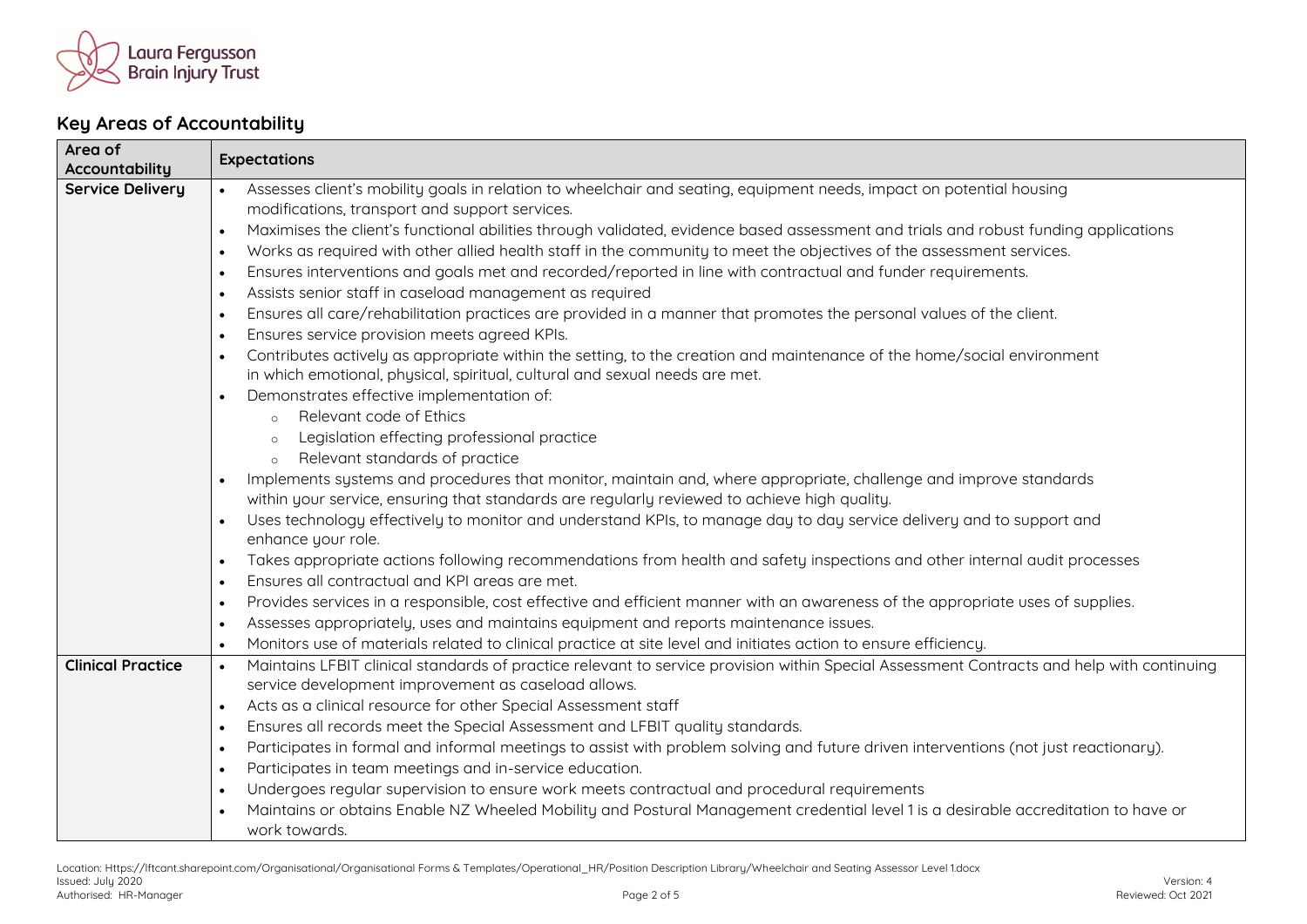

| Area of<br>Accountability  | <b>Expectations</b>                                                                                                                           |  |
|----------------------------|-----------------------------------------------------------------------------------------------------------------------------------------------|--|
|                            | Assesses for basic ADL & mobility equipment under Accessable Ltd equipment procurement system, and process Accessable applications            |  |
|                            | as relevant to assessment findings.                                                                                                           |  |
|                            | Participates with Professional accreditation on a yearly basis as dictated by Professional Bodies.<br>$\bullet$                               |  |
| <b>Special Projects</b>    | Undertakes special projects from time to time.<br>$\bullet$                                                                                   |  |
|                            | Accepts that other areas of responsibility may also be delegated to the therapist based on experience and special interest                    |  |
|                            | in the area.<br>$\bullet$                                                                                                                     |  |
| Interpersonal              | Demonstrates respect and integrity at all times.                                                                                              |  |
| Relationships/Tea<br>mwork | Accepts and effects constructive change and/or criticism.<br>$\bullet$                                                                        |  |
|                            | Displays a good team spirit and adopts a positive approach to work.<br>$\bullet$                                                              |  |
|                            | Empathises with others.<br>$\bullet$                                                                                                          |  |
|                            | Demonstrates the ability to work independently but with the capacity to work as part of a team.<br>$\bullet$                                  |  |
|                            | Acts primarily as a consultant in their area of profession.<br>$\bullet$                                                                      |  |
|                            | Acts as a positive role model for all staff.<br>$\bullet$                                                                                     |  |
|                            | Utilises a leadership approach to support and assist fellow team members.<br>$\bullet$                                                        |  |
|                            | Communicates with clients, relatives, staff and community in a calm, professional manner that shows respect for individuals.<br>$\bullet$     |  |
|                            | Uses effective problem-solving skills to complete required tasks and resolve conflict at the earliest opportunity.<br>$\bullet$               |  |
|                            | Recognises, values and accommodates the differences among team members and seeks to support and assist where appropriate.<br>$\bullet$        |  |
| Professional               | Undertakes responsibility for meeting the mandatory requirements of LFBIT and any relevant professional bodies.<br>$\bullet$                  |  |
| Development                | Participates in performance planning and review and the setting of performance objectives.<br>$\bullet$                                       |  |
|                            | Identifies own learning requirements/deficits and develops a training plan in conjunction with manager.<br>$\bullet$                          |  |
|                            | Contributes to performance reviews of fellow team members.<br>$\bullet$                                                                       |  |
|                            | Undertakes staff training as required (within expertise level)<br>$\bullet$                                                                   |  |
| Quality                    | Participates in quality improvement activities as requested/required.<br>$\bullet$                                                            |  |
| Improvement                | Documents and reports accidents and incidents accurately in accordance with policy.<br>$\bullet$                                              |  |
|                            | Actively participates in quality assurance programmes and audits, to monitor and improve standards of care, completing requested<br>$\bullet$ |  |
|                            | documentation and audit activities within specified timeframes.                                                                               |  |
|                            | Supports continuous quality improvement.<br>$\bullet$                                                                                         |  |
|                            | Contributes to the quality management team activities.<br>$\bullet$                                                                           |  |
|                            | Undertake internal audits as per the quality plan.<br>$\bullet$                                                                               |  |
|                            | Adheres to quality and risk management protocols.<br>$\bullet$                                                                                |  |
|                            | Identifies areas for improvement and uses a Continuous Quality Improvement approach to problem solving.<br>$\bullet$                          |  |
|                            | Encourages and responds to team members suggestions for improvements in work practices/customer service.<br>$\bullet$                         |  |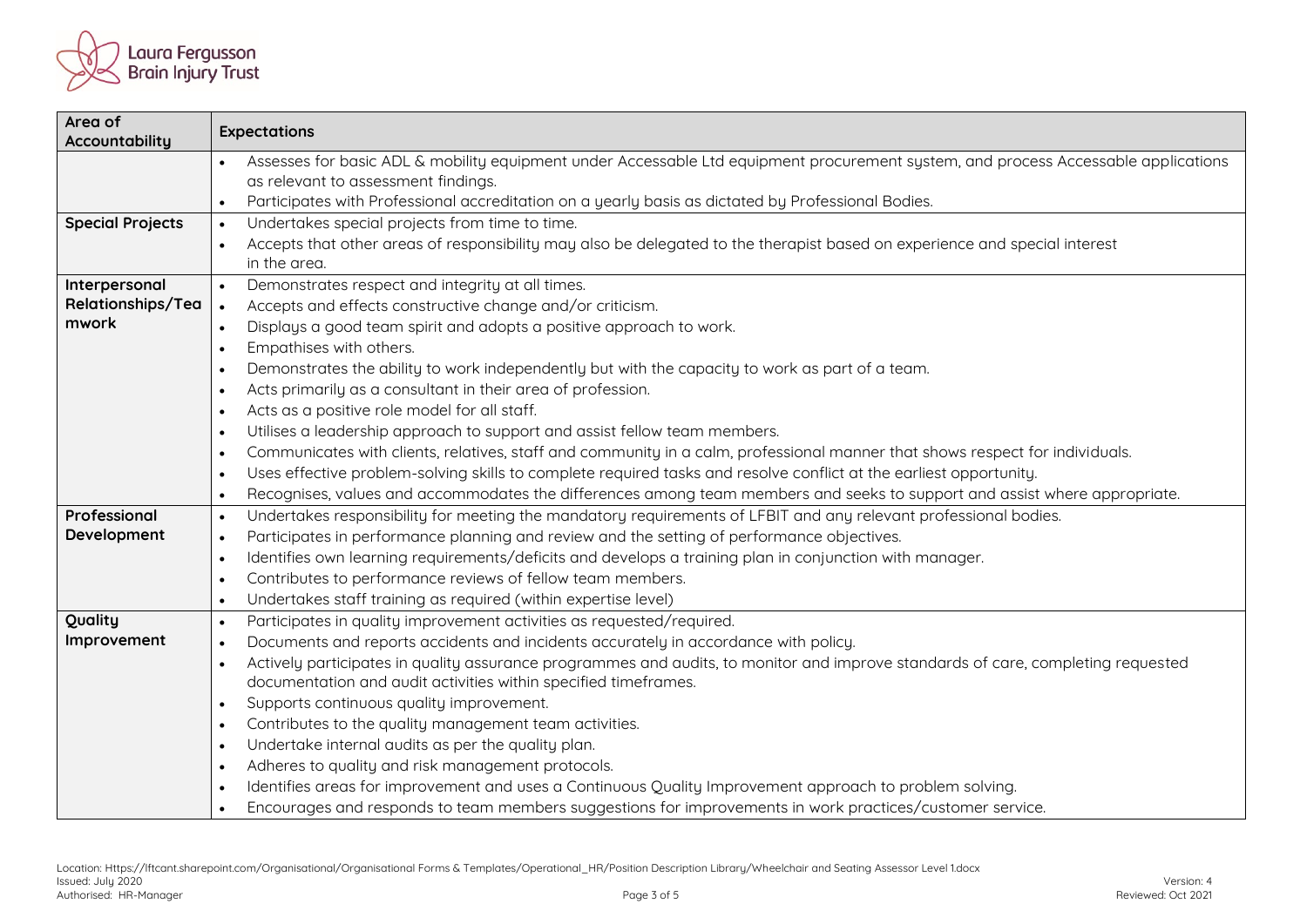

| Area of<br><b>Accountability</b> | <b>Expectations</b>                                                                                                                              |  |
|----------------------------------|--------------------------------------------------------------------------------------------------------------------------------------------------|--|
| Organisational                   | Promotes good public relations through positive relations/interactions with clients, families, the public and all<br>$\bullet$                   |  |
| Culture                          | inter-disciplinary team personnel.                                                                                                               |  |
|                                  | Establishes and maintains a cooperative relationship with all members of the LFBIT team, including clinical, management<br>$\bullet$             |  |
|                                  | and support staff.                                                                                                                               |  |
|                                  | Maintains confidentiality in respect to LFBIT's, business, employees and clients.<br>$\bullet$                                                   |  |
|                                  | Models LFBIT's values and adheres to policies and procedures.<br>$\bullet$                                                                       |  |
| Cultural                         | Understands and has knowledge of the Treaty of Waitangi<br>$\bullet$                                                                             |  |
| understanding of                 | Promotes an awareness of ethnic and cultural differences, religious beliefs and obligations relating to the Treaty of Waitangi.<br>$\bullet$     |  |
| the Treaty of                    | Displays cultural sensitivity and a willingness to work positively with organisational strategies to improve outcomes for Maori.<br>$\bullet$    |  |
| Waitangi                         | Respects diversity of cultural and religious beliefs amongst staff and clients.<br>$\bullet$                                                     |  |
| <b>Health &amp; Safety</b>       | Takes reasonable care of own health and safety<br>$\bullet$                                                                                      |  |
|                                  | Takes reasonable care that own actions do not adversely affect the health and safety of other persons.<br>$\bullet$                              |  |
|                                  | Cooperates with any reasonable workplace health and safety policy or procedure that has been notified to workers.<br>$\bullet$                   |  |
|                                  | Complies, so far as reasonably able, with any reasonable instruction given by LFBIT, so LFBIT can comply with HSWA and regulations.<br>$\bullet$ |  |
|                                  | Ensures compliance with security requirements and is vigilant in all matters of security.<br>$\bullet$                                           |  |
|                                  | Recognises safety hazards and risks and initiates appropriate corrective actions.<br>$\bullet$                                                   |  |
|                                  | Attends fire and evacuation lectures and participates in drills as required.<br>$\bullet$                                                        |  |
| <b>Other Duties</b>              | Ensure all record keeping and documentation pertaining to the role is kept up to date within established organisational systems.<br>$\bullet$    |  |
|                                  | Undertakes other duties as requested by the General Manager from time to time<br>$\bullet$                                                       |  |
|                                  | Performs such duties in a timely, accurate manner and in accordance with LFBIT's policies and procedures.<br>$\bullet$                           |  |

## **Qualifications, Experience and Personal Qualities**

|                | <b>Essential</b>                                                                           | <b>Desirable</b> |
|----------------|--------------------------------------------------------------------------------------------|------------------|
| Qualifications | Registered Occupational Therapist with the Occupational Therapy Board of<br>New Zealand OR |                  |
|                | Registered Physiotherapist with the Physiotherapy Board of New Zealand.                    |                  |
| Experience     | Knowledge of Spinal Injury, Brain injury, and general complex injury groups and            |                  |
|                | the impact of these conditions on activity participation and equipment needs.              |                  |
|                | Awareness of the impact on environment and personal factors on outcomes.                   |                  |
|                | Knowledge of rehabilitation disciplines within an interdisciplinary team.                  |                  |
|                | Knowledge of disability networks and ability to develop new networks and<br>relationships. |                  |

Location: Https://lftcant.sharepoint.com/Organisational/Organisational Forms & Templates/Operational\_HR/Position Description Library/Wheelchair and Seating Assessor Level 1.docx<br>Issued: July 2020 Issued: July 2020 Version: 4 Authorised: HR-Manager Page 4 of 5 Reviewed: Oct 2021